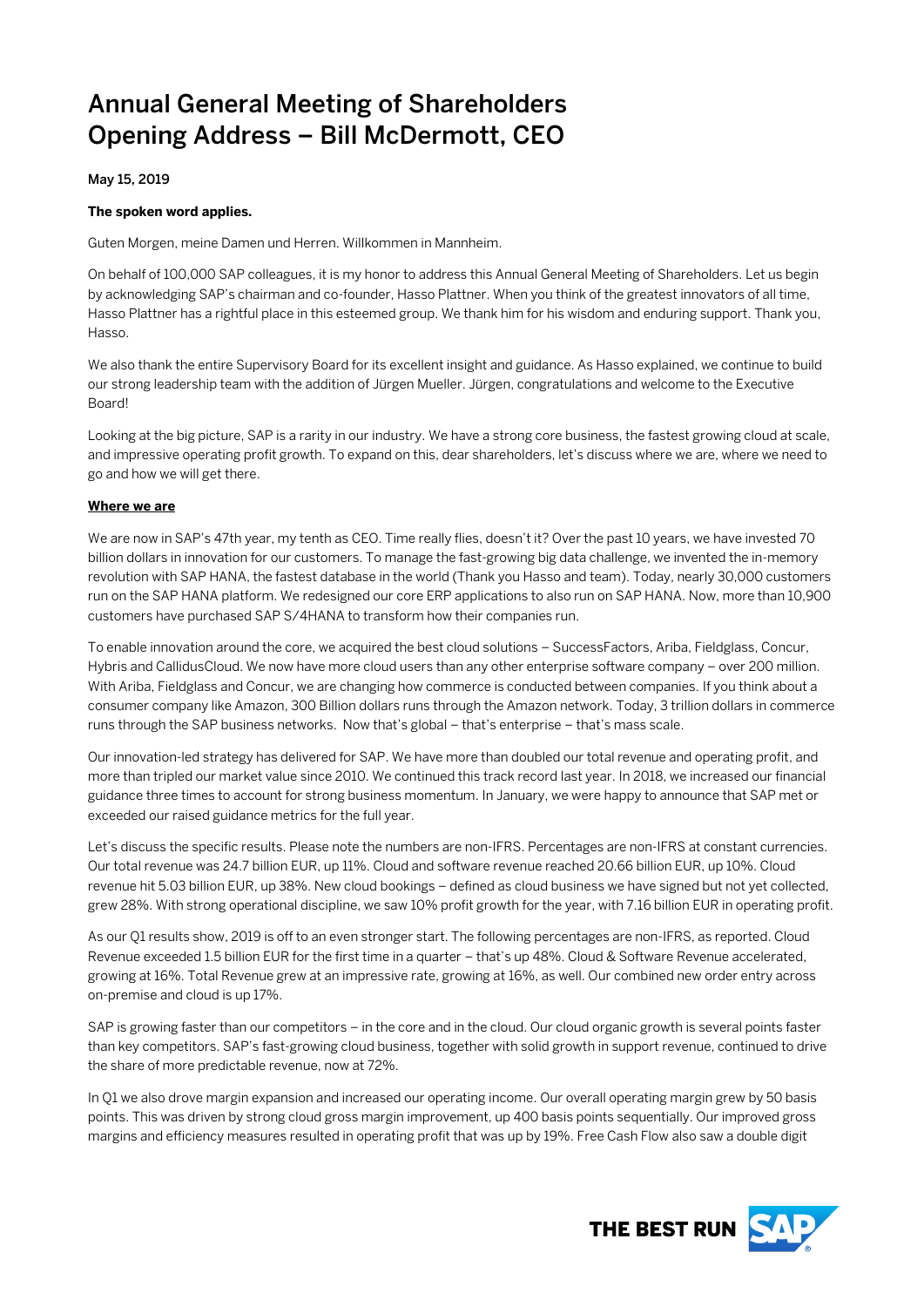increase year on year. Because of this strong start to the year, we raised our operating profit guidance for 2019. We could not be happier about these Q1 results.

Let's look at SAP's share price development. Since February 2010, the SAP share price has more than tripled. In 2018, SAP's momentum was reflected in our stock price, which reached a record high in September. Even as global market turbulence impacted us in late 2018, we are already back to record highs in 2019. Today, SAP has the highest market capitalization on the DAX, by far. We can all be very proud that SAP is Germany's most valuable brand and its most valuable company. This strong share price development is a sign of approval from the investment community.

We firmly believe you, our shareholders, should benefit greatly from our success. It is our policy to pay a dividend totaling 40% or more, of IFRS profit after tax. On the back of a very successful year, the Executive Board and the Supervisory Board propose to raise the dividend for 2018 by 7%, to 1 EUR 50 cents per share. This represents a dividend payout of 1.79 billion EUR, and a payout ratio of 44% based on our 2018 IFRS profit. Incidentally, over the past 10 years, we have returned more than 11 billion EUR in dividends to the shareholders.

You will be asked to vote on this dividend payout and the other topics on the screen in today's meeting. Allow me to give you a moment to review the list. (PAUSE)

Before we shift to the future, SAP's financial results only tell part of the story. Our success would not be possible without our loyal and engaged workforce. 93% of our employees told us they are proud to work for SAP – 8 percentage points higher than the industry average. Our employee engagement score remained at an impressively high level, 84% in 2018. Through our corporate responsibility initiatives, SAP colleagues volunteered more than one million hours. These efforts positively impacted four million people in 2018 alone. Even as we grew the overall company by 10%, we beat our ambition to shrink our carbon footprint by nearly 5%. Bottom line, we are on track to keep our promise to be carbon neutral by 2025. At 26% and growing fast, we are making progress toward our goal of 30% women in management by 2022. With our autism at work program, SAP is leading the way in neuro-diversity, as well. We offer a wide range of learning programs to upskill colleagues for the future. The best validation is the voice of the people. We are one of only two companies that ranks on GlassDoor's top employer list in all five countries it surveys. Here is a short video to explain SAP's appeal as the employer of choice. [Video]

Dear shareholders, we will remain focused on delivering financial, social and environmental success. This is the signature of a true market-leading company.

#### **Where we need to go?**

Let's talk about "where we need to go" to secure SAP's bright future. The short answer is: SAP needs to go where our customers need us to go. We now live in an experience economy. With the rise of the mobile device, all of us have more choices than ever before. As a result, businesses are feeling immense pressure to personalize every experience they offer. It's quite simple: if businesses don't offer what we want, we look elsewhere. Businesses are also struggling to bridge "the experience gap." This is the difference between what a consumer expects and what they actually receive. The experience gap has created a 1.4 trillion EURO problem. That's the amount businesses lose each year when frustrated consumers leave them for a competitor.

As you know, SAP proudly serves "the best-run businesses." A business can no longer be "best-run," if it does not bridge the experience gap. This is precisely what we have engineered SAP's solutions portfolio to do. Last year we introduced our customers to the Intelligent Enterprise. We told them that every business process must be connected, from the demand chain to supply chain. We introduced SAP C/4HANA to help them manage customer data, sales, marketing, commerce and service. We gave them our plan to integrate SAP C/4HANA, SAP S/4HANA and all SAP cloud solutions. At a time when others are only talking about Artificial Intelligence, we include SAP Leonardo in all our solutions. Let's hear directly from a valued SAP customer about their Intelligent Enterprise journey. [Video]

The video shows you that SAP is on the right track. As we reflected on where the world was going, we knew there was something missing…We could tell you what was going on, we just couldn't always tell you why. SAP needed Qualtrics to complete our Intelligent Enterprise strategy. This company pioneered the category now known as Experience Management. Please enjoy a short video to help introduce you to Qualtrics. [Video]

SAP is the #1 source of O Data; Qualtrics the #1 source of X Data. By combining them, we offer a powerful formula that no other company can match: X + O. Shortly after the Qualtrics acquisition was final, I read a headline from an industry analyst. "I have seen the future of enterprise software – it is SAP and Qualtrics." At SAPPHIRE NOW last week, we presented this complete story to more than 1 million participants. The response was simply outstanding! We can now help all people inside

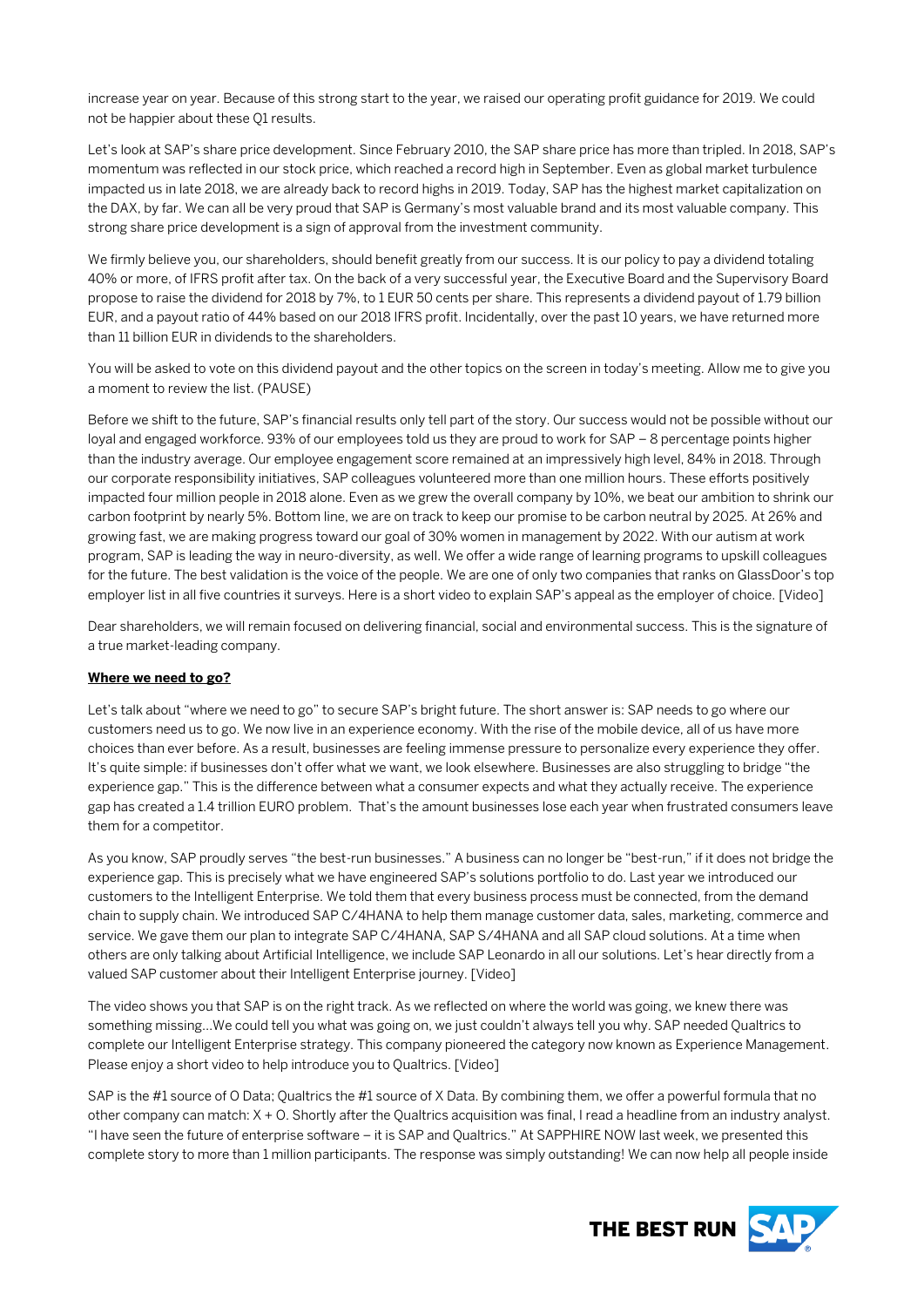companies connect to all people outside companies. We give SAP users a Digital Boardroom, where X Data and O Data power a fully integrated, intelligent enterprise. With SAP C/4HANA and SAP S/4HANA, a single view of the consumer will drive every business decision. With our cloud solutions, every finance, HR, marketing, sales or procurement leader will innovate new best practices. With Qualtrics, our customers will get real-time feedback from their customers, to enable change before it's too late. In this era of Industry 4.0, SAP Leonardo connects every asset to its digital twin- which helps the world run better and improve people's lives. Watch this short video. [Video]

Dear shareholders, this is the future of "best-run business" – in all industries, for enterprises of all sizes.

## **How do we get there?**

This is also the perfect transition to our final question – how do we get there? Everything starts with the customer. We used Qualtrics to change our Net Promoter process. While the vast majority of SAP customers are satisfied, we acknowledge there is still much work to be done. To continuously listen and improve, we initiated new programs, like Customer First, and Build Customers for Life. We are also empowering our user community. SAP's user groups recently helped us announce new pricing and licensing options for our customers. Overall, getting it right for our customers is a race without a finish line. It is our job to know more, care more and do more, so we protect the trust our customers place in SAP.

This leads me to our passion to be the best version of ourselves...THE "best-run SAP". Following our investor day earlier this year, we used Qualtrics to get feedback from the financial community. They said, "we love SAP's growth." They also said, "we want more proof that the growth creates both customer and shareholder value." This is validated by feedback we hear from you. So thank you, dear shareholders, for the continued dialog.

Now is the right time to initiate the next phase of value creation and innovation for all SAP stakeholders. SAP now has the assets we need to deliver the intelligent enterprise. Our priorities are integration, running a more efficient company and using our partners for things that SAP shouldn't be doing itself. One example is the restructuring we announced earlier this year. SAP continues to evolve to be what our customers need us to be.

Another example is the Special Executive Board Committee we formed to focus on operational excellence. The goal of this review is to identify, evaluate and execute on operational levers across all functions of SAP. We will also take a disciplined approach to capital allocation, including evaluating a multi-year share repurchase program. By running a more focused SAP, we will deliver significant margin expansion across both our core and cloud businesses. In April, we updated our mid-term 2023 ambition to reflect this. We are now targeting, on average, 100 bps of margin expansion each year through 2023. With regard to our partners, SAP will leverage the mass scale of cloud infrastructure providers. Our customers can choose to have SAP run solutions in SAP's cloud. Or, they can choose to run applications with our partners. We will always be the company that listens, understands and acts in the best interest of our customer…our customers appreciate the choice we provide to them. Please keep in mind, these priorities are about pacing expenses at a rate less than our growth. By doing so, SAP will win strategically and operationally!

One final element of a best-run SAP is compliance. We have taken several steps to strengthen our culture of compliance at SAP. We have transparently communicated the results of investigations when permittable. Let me be clear: we have a "zero tolerance policy" for unethical conduct. Dear shareholders, our ambition is not to deliver you an SAP that succeeds for a few quarters or years. Our ambition is to deliver you an SAP that succeeds for generations to come. You should always expect us to follow this ambition with courage, class and integrity.

I'll close where we began – SAP is a rarity in the industry. We are entering the next chapter of growth, innovation and value creation. This will be in service to all stakeholders – customers, employees, partners and shareholders, alike.

By 2023, SAP aspires to:

- reach 35 billion EUR in total revenue. ..
- more than triple our cloud revenue.
- reach a cloud gross margin of 75%.
- reach an 80% share of more predictable revenue.

As you would expect, our aim is not only to meet these aspirations, but to exceed them.